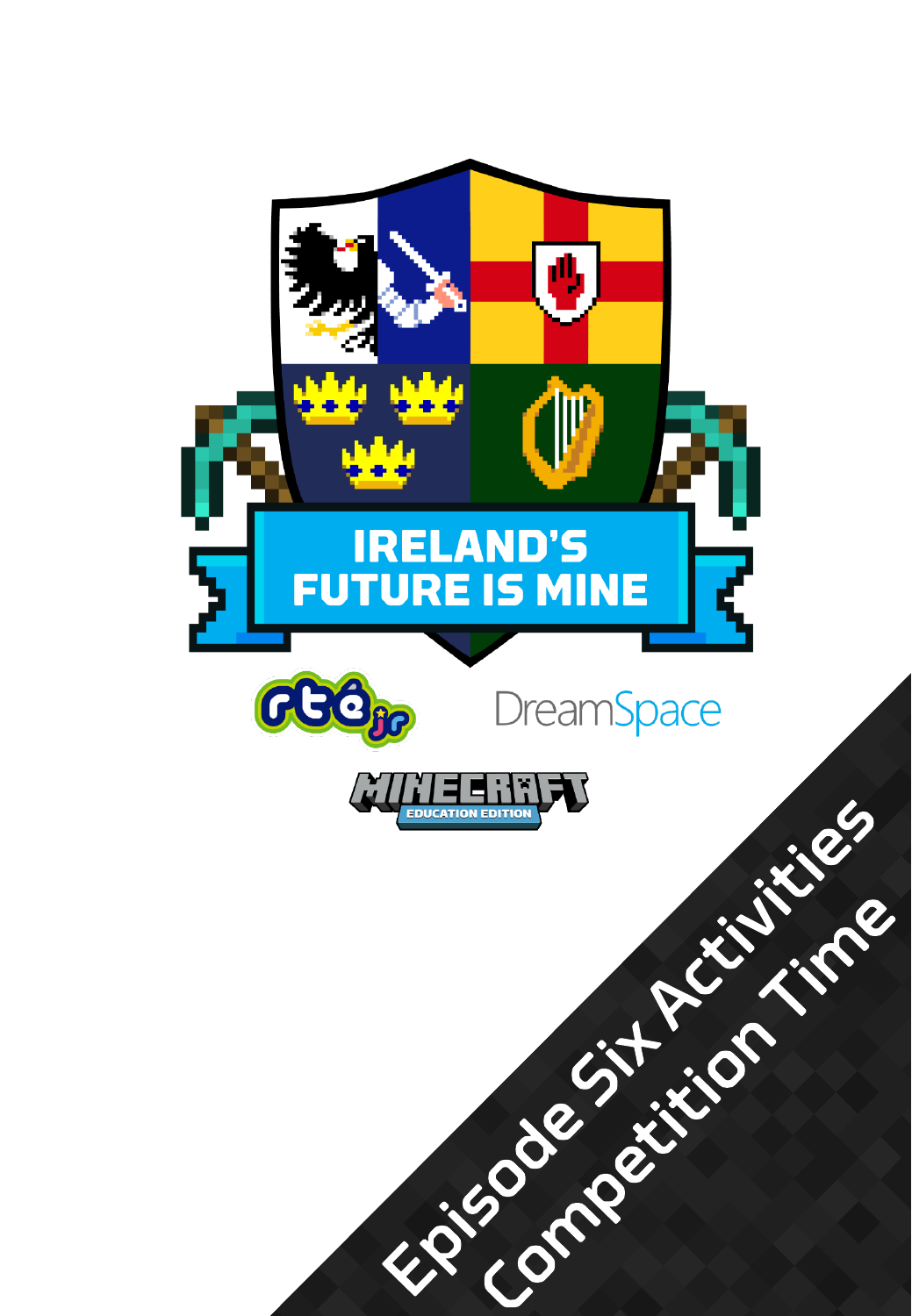# **Dream Space TV Episode 6**





**Student Name:**

### **Minecraft: Education Edition Reflection**

**Activity 1** 

# **What have you learnt about M:EE over the last 5 episodes?**



| 1. |  |
|----|--|
| 2. |  |
| 3. |  |
| 4. |  |
| 5. |  |
| 6. |  |

## **What subjects did we cover? What skills have we learnt?**

| 1. |  |
|----|--|
| 2. |  |
| 3. |  |
| 4. |  |
| 5. |  |
| 6. |  |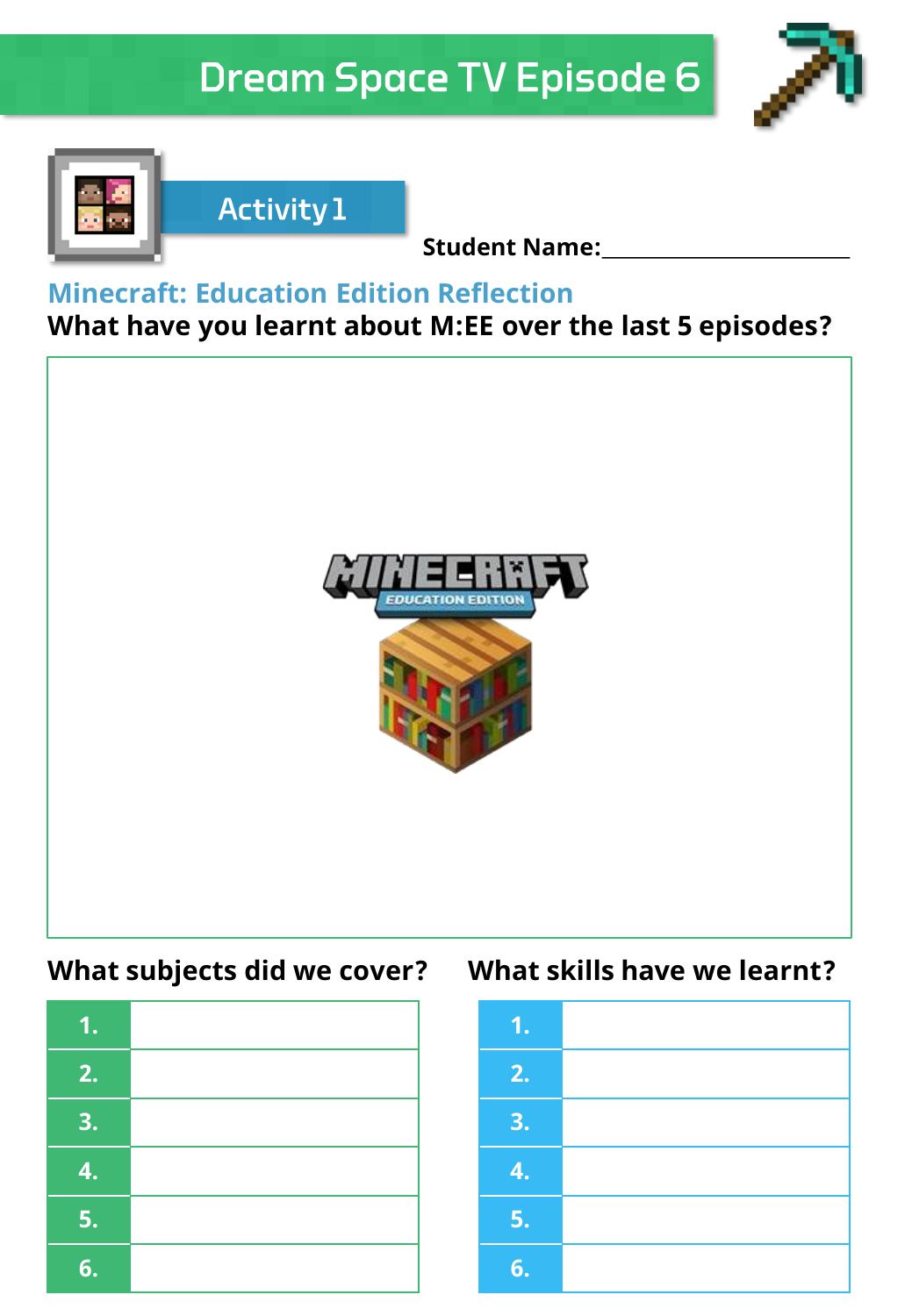# **Dream Space TV Episode 6**

**\_\_\_\_\_\_\_\_\_\_\_\_\_\_\_\_\_\_\_\_\_\_\_\_\_\_\_\_\_\_\_\_\_\_\_\_\_\_\_\_\_\_\_\_\_\_\_\_\_\_\_\_\_\_\_\_\_\_\_\_\_\_\_\_\_\_\_\_\_**

**\_\_\_\_\_\_\_\_\_\_\_\_\_\_\_\_\_\_\_\_\_\_\_\_\_\_\_\_\_\_\_\_\_\_\_\_\_\_\_\_\_\_\_\_\_\_\_\_\_\_\_\_\_\_\_\_\_\_\_\_\_\_\_\_\_\_\_\_\_**

**\_\_\_\_\_\_\_\_\_\_\_\_\_\_\_\_\_\_\_\_\_\_\_\_\_\_\_\_\_\_\_\_\_\_\_\_\_\_\_\_\_\_\_\_\_\_\_\_\_\_\_\_\_\_\_\_\_\_\_\_\_\_\_\_\_\_\_\_\_**

**\_\_\_\_\_\_\_\_\_\_\_\_\_\_\_\_\_\_\_\_\_\_\_\_\_\_\_\_\_\_\_\_\_\_\_\_\_\_\_\_\_\_\_\_\_\_\_\_\_\_\_\_\_\_\_\_\_\_\_\_\_\_\_\_\_\_\_\_\_**





**Activity 2** 

**Student Name:**

# **Getting to know sustainability**

**What does it mean to be sustainable?**

# **How can we be more sustainable?**

**Identify what activities below are sustainable or unsustainable.**

| <b>Activity</b>           | <b>Sustainable or</b><br><b>Unsustainable</b> | Why? |
|---------------------------|-----------------------------------------------|------|
| <b>Using fossil fuels</b> |                                               |      |
| Composting                |                                               |      |
| <b>Cutting down tress</b> |                                               |      |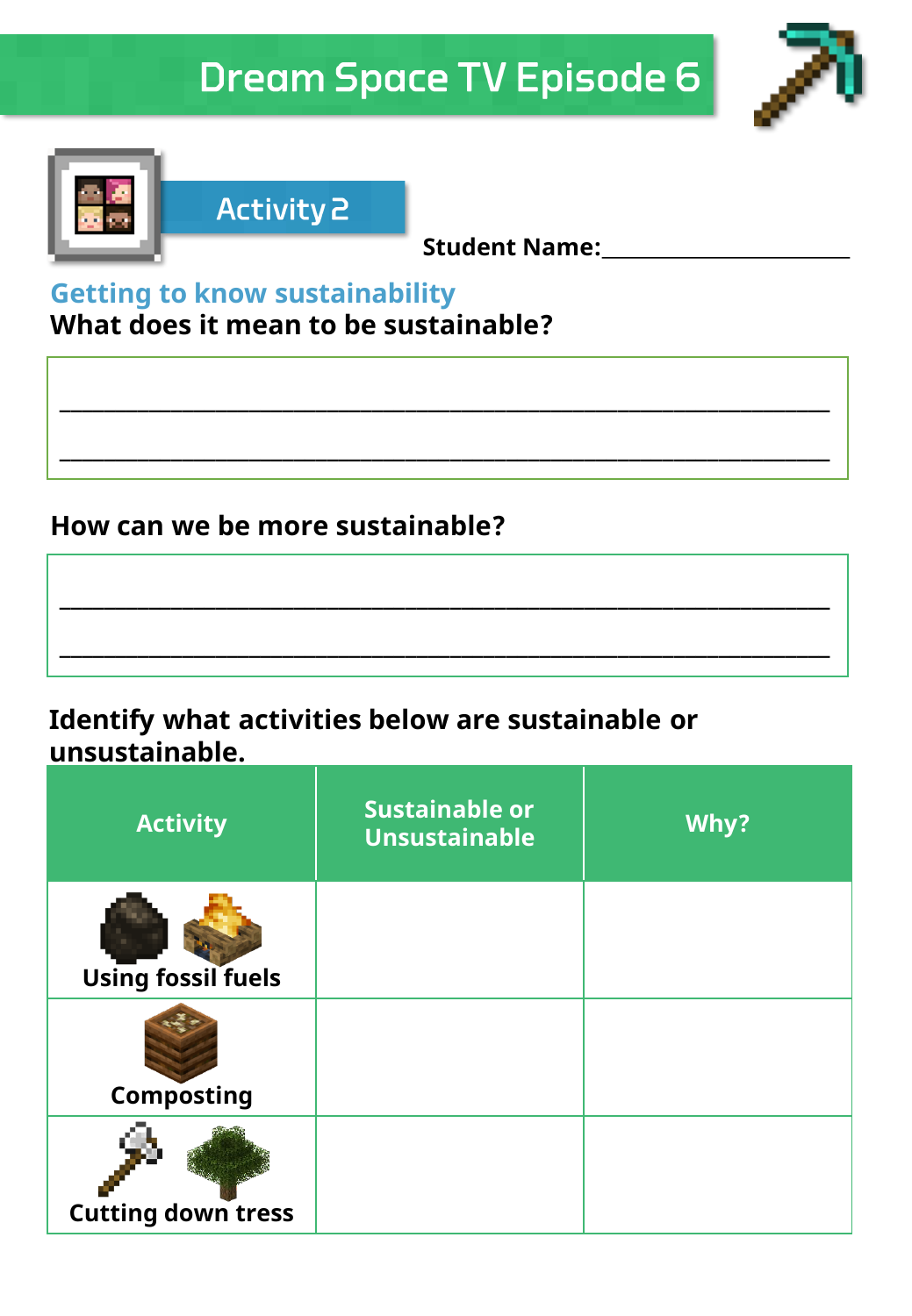# **Ireland's Future Is MINE**





**Student Name:**

### **My Local Area Research**

**Fill in the squares with photos, drawings, or facts about your local area.**

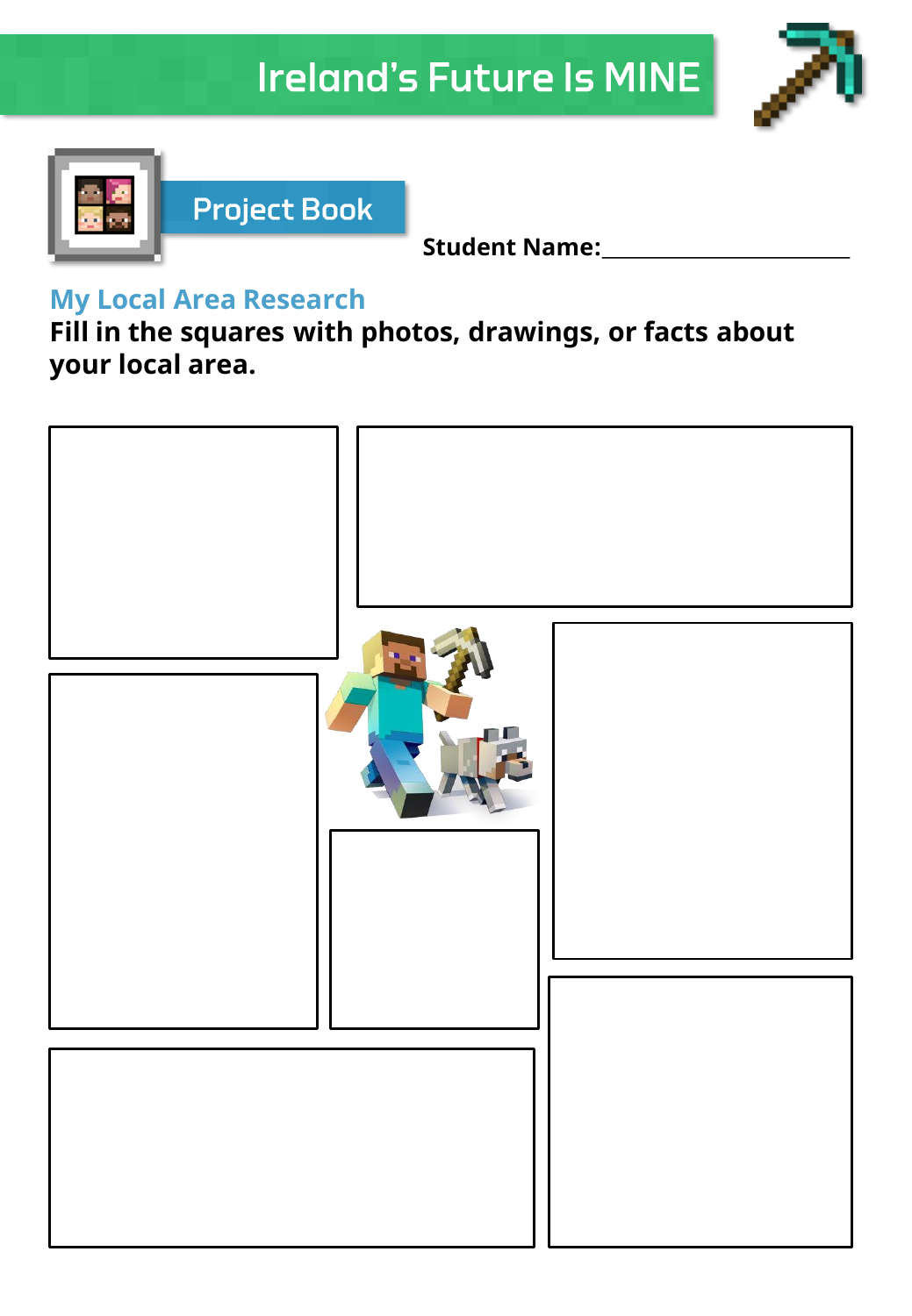# **Ireland's Future Is MINE**





#### **My Local Area Map**

**Draw a map of your local area, remember to mark any important features.**

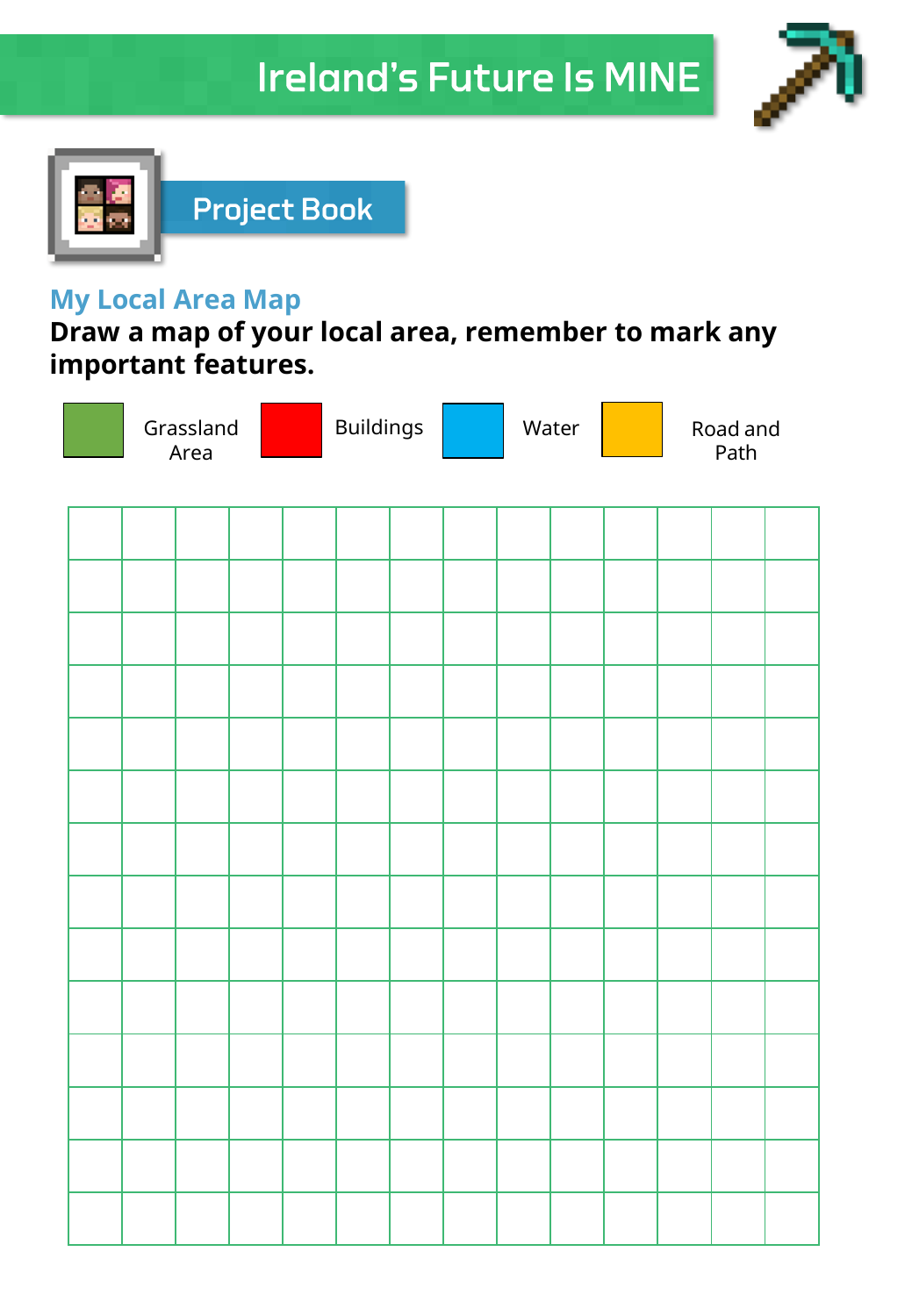



### **Learn About Your Local Area**

Interview somebody that has lived in your local area for a long time. Use the space below to write some questions that will help you understand what your local area needs. Remember to keep sustainability in mind.

| <b>Question 1:</b> |  |
|--------------------|--|
|                    |  |
|                    |  |
| <b>Question 2:</b> |  |
|                    |  |
|                    |  |
| <b>Question 3:</b> |  |
|                    |  |
|                    |  |
| <b>Question 4:</b> |  |
|                    |  |
|                    |  |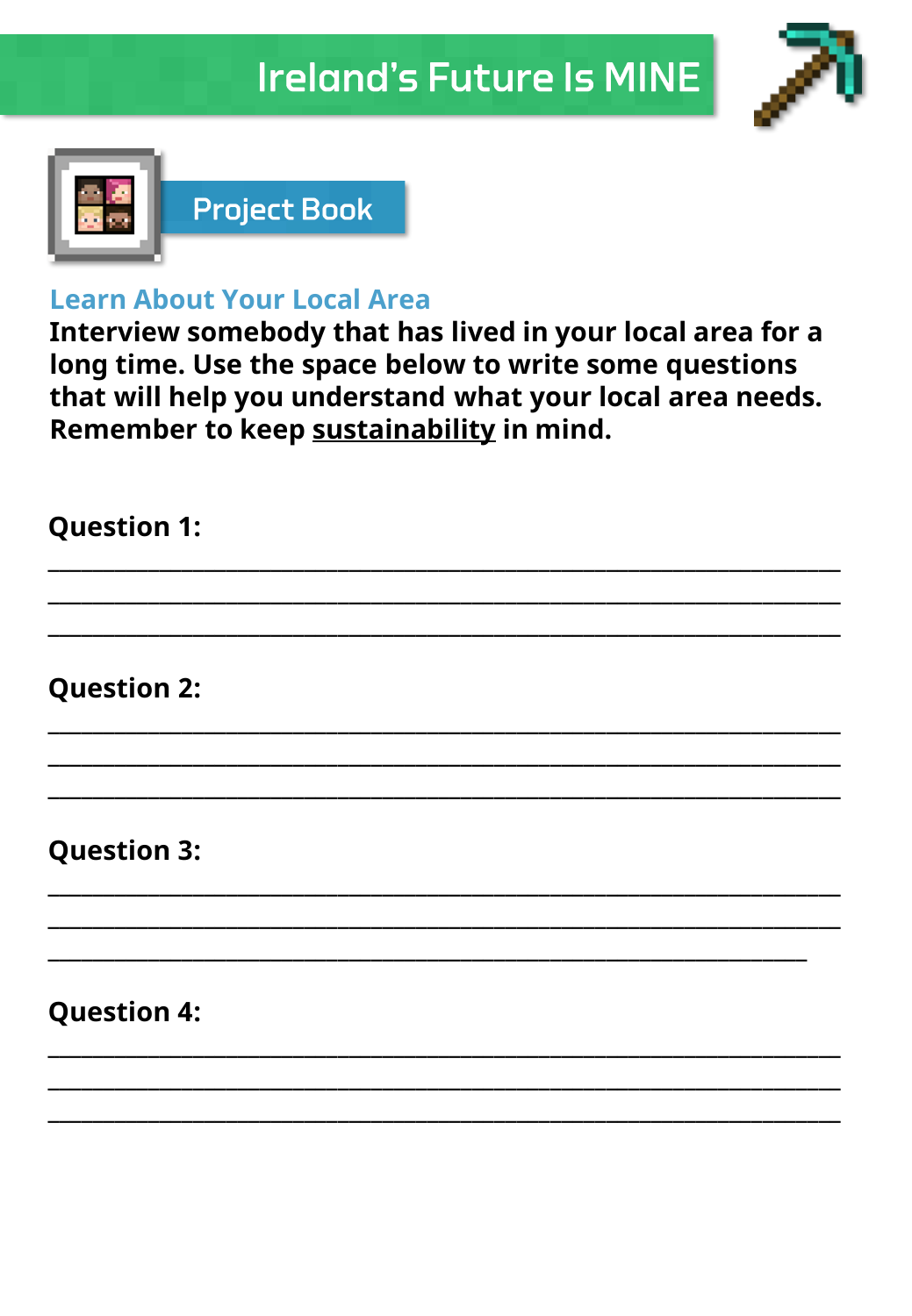



#### **Research Sustainable Areas**

As a class, research sustainable areas and write down ways in which these areas or towns have become more sustainable.

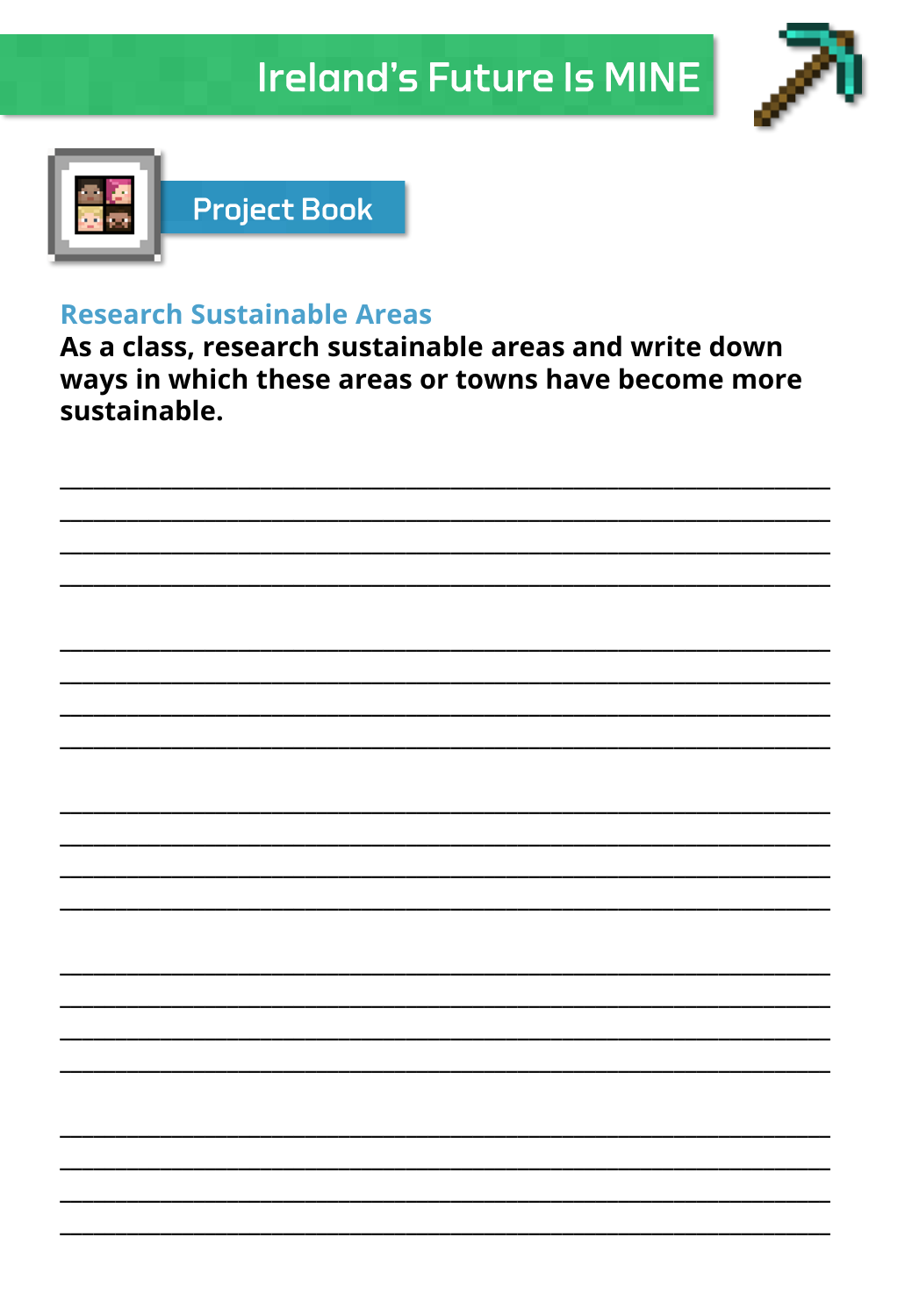



#### **Brainstorm**

**After researching what sustainable towns look like, its now time as a class to decide what features you want your build to have. For example: adequate housing, sustainable homes, recycling centre. Write them in the shapes below.**